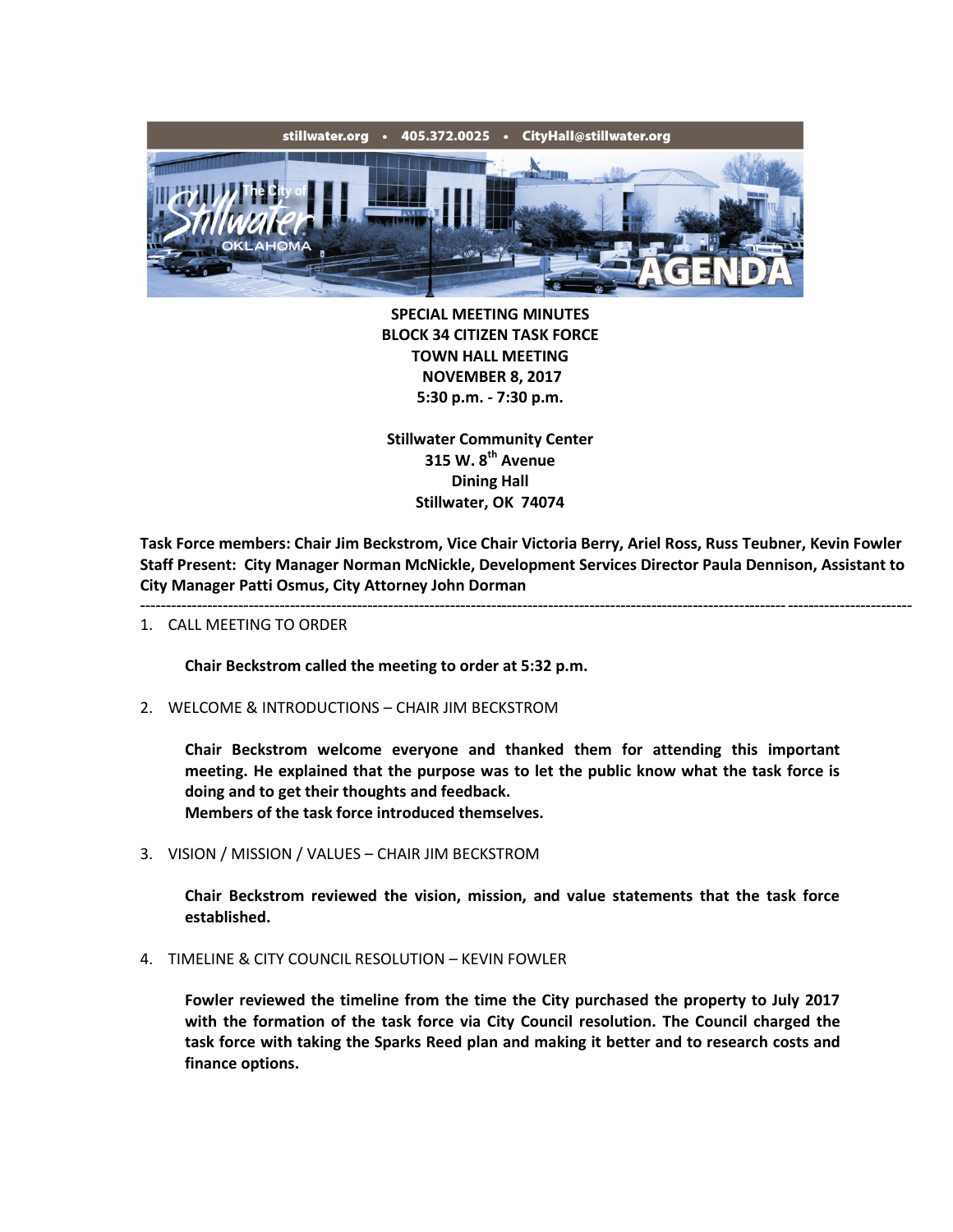#### 5. BLOCK 34 OBJECTIVES – RUSS TEUBNER

**Teubner reviewed the goals and objectives of the task force and explained that the task force sees the purpose for development of the block as to foster economic development throughout the downtown area and to connect the area between Duck and Main Streets.**

#### 6. BLOCK 34 ELEMENTS OVERVIEW – ARIEL ROSS

**Ross said words don't mean the same to everyone, so task force put into their own words the 5 elements that the task force wants to see as part of the development. 5-Elements:**

- **Greenspace**
- **Market Hall**
- **Food Vendors**
- **Hospitality**
- **Performance Stage**

#### 7. BLOCK 34 IN CONTEXT – "BLOCK 34 – MORE THAN A BLOCK" – VICE CHAIR VICKI BERRY

**Berry said that the task force sees Block 34 as a space that will be the heart of the community, the hub. It could a cultural icon; something that Stillwater is known for and that citizens and visitors come to see.**

#### 8. SITE PLAN OVERVIEW – DAVID REED, SPARKS REED ARCHITECTS

**Reed reviewed the drawings, reasons for placement of elements like the market hall and performance stage and stated that there is 130,000 square feet to work with and that includes room for a lot of green space. Reed put into context the size of Guthrie Green in Tulsa and the available size of Block 34.**

#### 9. PUBLIC COMMENT

- **Find better name**
- **Is CDBG funding available?**
- **Make it similar to Guthrie Green**
- **Look at Valparaiso, IN for ideas**
- **Works in downtown as a business owner. Parking, especially on game days, is a huge problem. Teubner commented that although parking is important, the task force will not build parking into it's plan. Parking is not a top priority.**
- **A member of the City's Bicycle, Pedestrian Advisory Committee remarked that making downtown more walkable is a priorty for the BPAC.**
- **No parking is allocated for Guthrie Green.**
- **Make sure the back of the stage doesn't face Main Street. Reed commented that hopefully there will not be a backside. The intent is to make the market with clear lines of sight, "see-through".**
- **3 stories could be too much. Don't have the stage facing west.**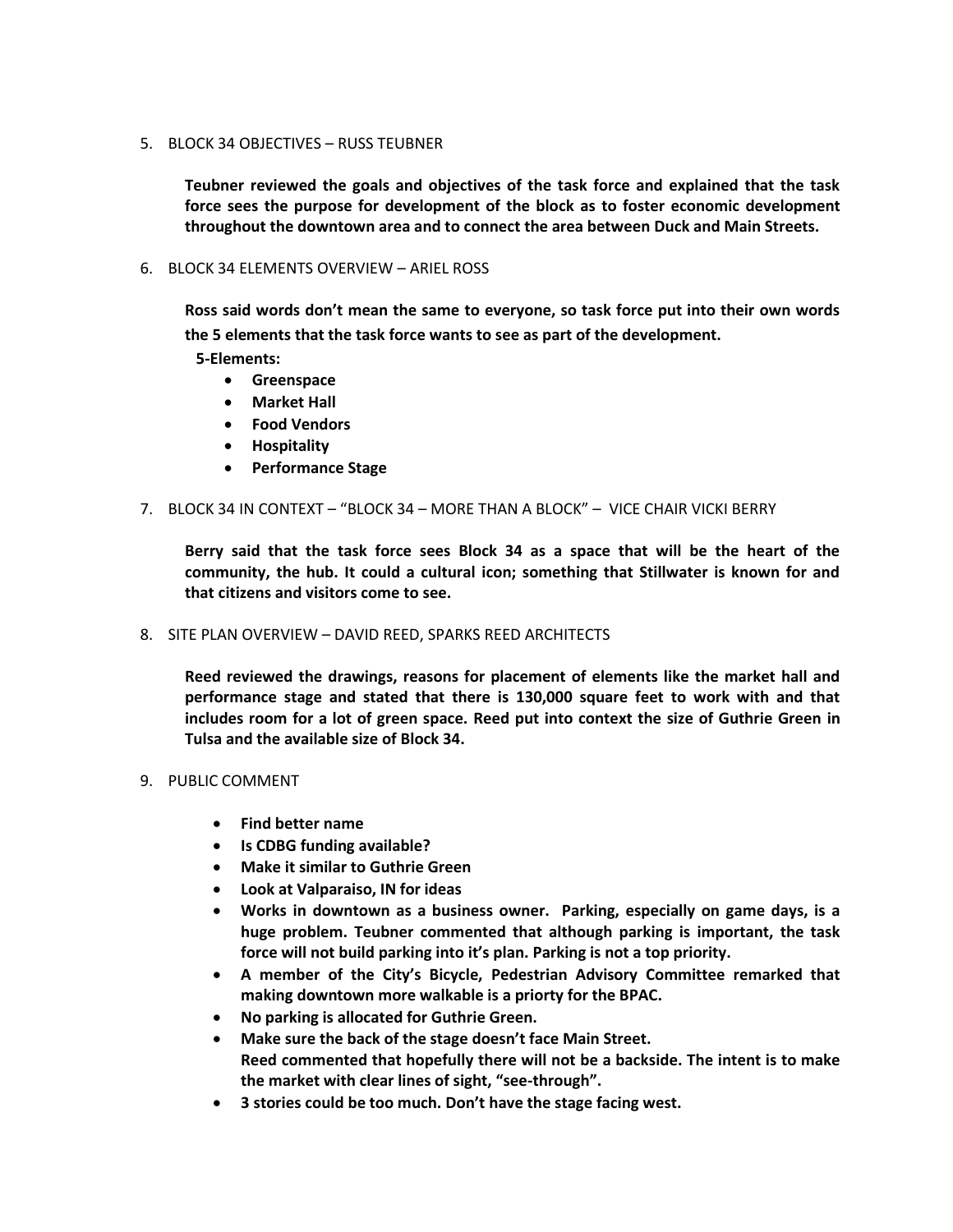- **Play area for kids & adults; art is important; garden spaces; farmers market; Block 34 will bring economic developemnt to area around it.**
- **Farmers Market; likes idea of garage doors for year round use. Ft. Smith, AR has a nice downtown arts area. Has the task force contacted other cities to see what they would have done differently?**
- **Be aware of the ratio of revenue generating activities vs free.**
- **Street closing around the area? Beckstrom answered that there is the possibility of closing Duncan between Block 34 and Community Center.**
- **Consider surrounding residential community. Make sure public safety has easy access.**
- **Teubner remarked that revenue generation is important because sales tax can be used for the sustainability of Block 34.**
- **Impression that City Council wants to keep it park like. Is there space for people to mingle? Gazebos? Participation? Teubner said there will not be dense development on the block itself. Reed restated that there is 130,000 square feet with lots of room for green space. Buildings won't go all the way around.**
- **Would like to see events like the Run for the Arts on the block. Water feature (not splash pad) is important; referred to the stream at Meridian. Questionable on the closing of Duncan; make sure the market space has an elevator; rest area in shade;**
- **Project timeline? What will the management structure be within the City? Natural elements for play, no traditional playgrounds. Ross said she believes all are in agreeement about the play areas being creative.**
- **What is the task force timeline? Beckstrom said the intent is to have a recommendation to the City Council by the end of the year. Teubner said it won't be a fully designed plan. Berry said it will be a phased project.**
- **Is the available green space larger than Guthrie Green? Reed answered yes.**
- **Myriad Gardens stage area is worth looking at.**
- **Don't limit uses of the market hall. Town & Gown? Wondertorium?**
- **Consider sheltering in place in case of severe weather.**
- **Encourage attendance at task force meetings. There is synergy between Block 34 and the community center.**
- **Are agendas online? Osmus confirmed they are online.**

**Beckstrom invited attendees to leave their remarks on the various drawings and charts around the room. A summary of those remarks is attached to this document.**

#### 10. ADJOURN

**The meeting adjourned by consensus of the task force at 7:00 p.m.**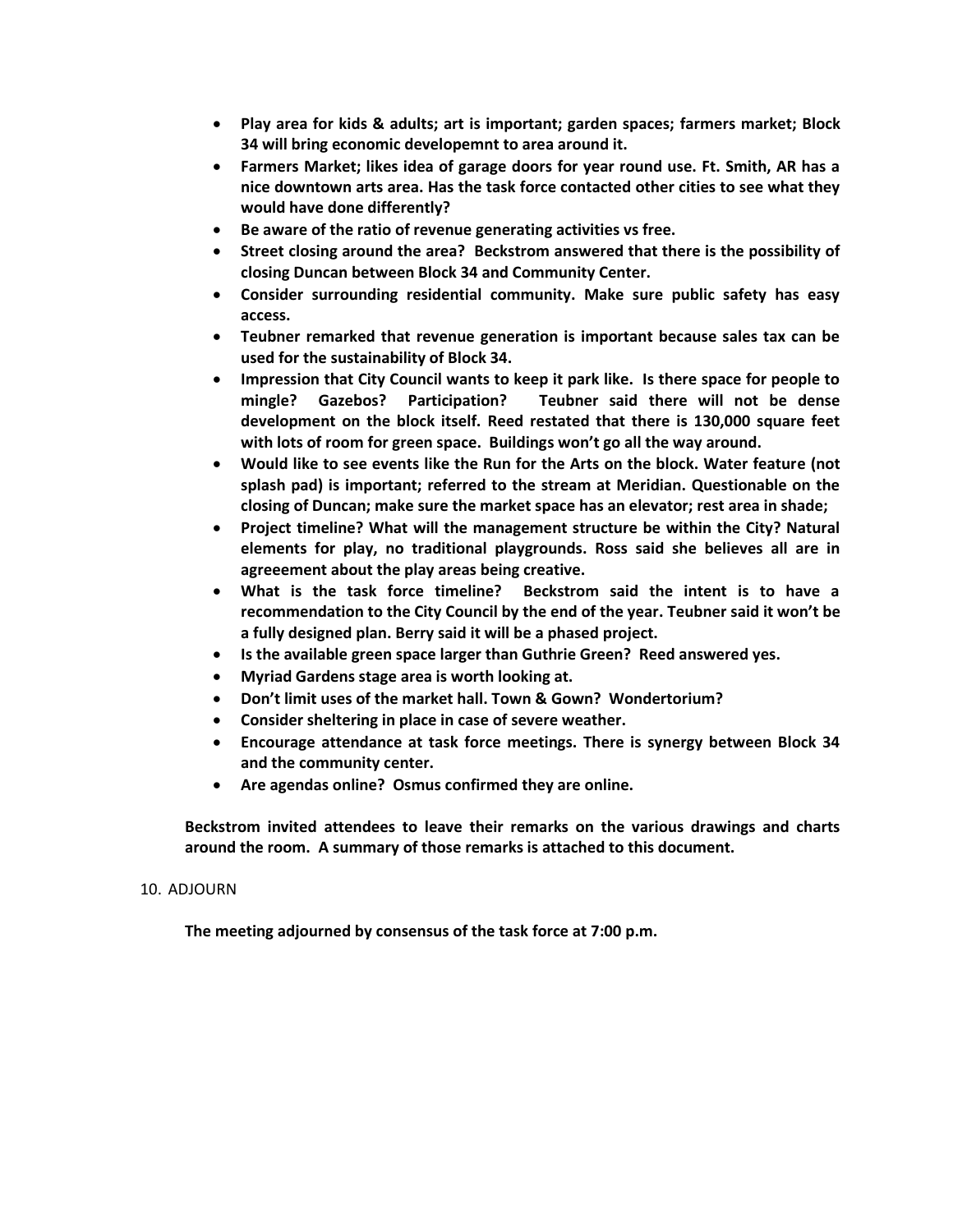# **Block 34 Town Hall, November 8, 2017**

Items in Teal reflect the public input written on sticky notes from the Block 34 Town Hall meeting.

### *Greenspace:*

- "Start Here" point
- Center of radiating activity
- Multi-purpose activity
- Open space and contrasting agent
	- o **Water feature**
		- o **Don't close any streets**
- Existence is the "WOW"
- Inviting outdoor space for people
- "Living Room"

## o **Pocket "gardens" for seating in small groups**

- "The Spot"/destination
- Landscaping
- Outdoor recreation
	- o **Yoga in the Park, like Botanic Garden**
- Example of Sustainability
- Shade
	- o **Can be created artificially with fabric as some urban areas do, but consider the sun's path**
- **Art, Art**
- **Interactive Art**
- **Bike Corral**
- **Multi-use plaza**
- **No cowboys**
- **"Town Square"**
- **Community vegetable gardens**
- **No parking on Block 34**
- **Gardens**
- **Play for kids**
- **Play for adults**
- **Small spaces for people**
- **Little gathering spaces, rock benches, etc covered and with benches**
- **Commission art installations and pieces**
- **Can the image be a little more progressive? We are more than cows and horses.**
- **Include local artists and experts in arts installations and pieces**

# *Market Hall:*

- Fixed structure
	- o **Please don't make it look like a barn**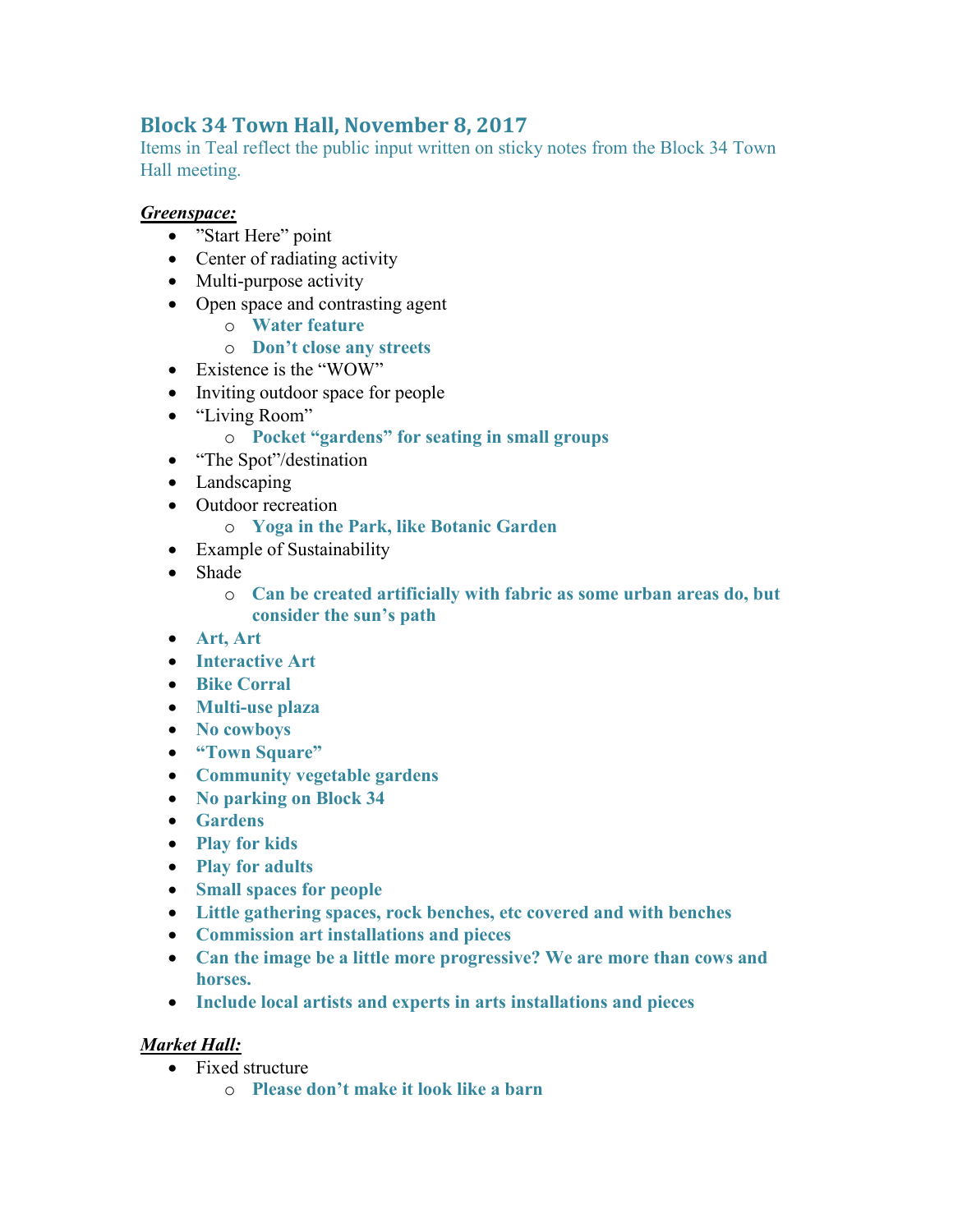- o **Invest in a GOOD design**
- Restrooms
	- o **Yes, accessible year around**
- Year round
- Revenue generating
- Covered/shade
- Multi-story: 3 max
	- o **Too tall**
	- o **Want views into the space so don't make it too tall**
	- o **This will block view of the 3 story apartments that will be built across the street in 5 years**
- Foster Start-ups/Pop-up spaces
	- o **Makers Space**
- Inviting indoor space
- Ability to "see" thru/into
- Open upper level with shade or cover
- Flexibility Tune to needs
- Transitional to Downtown
	- o **Transition to Duck**
	- o **Duck must be Bike/Ped friendly**
	- o **Visual coherence: use color to freshen community center exterior and tie together to Block 34**
- Visually intriguing
- Natural light/open

### *Food Vendors:*

- Transient: **no generators**
	- o Mobile
	- o Non-mobile kiosks
- People draw
	- o **It's about people, not parking.**
	- o **Reframe discussion: instead of parking, call it what it is – car storage**
- Variety
- Convenience
- Utility Services
	- o **Make sure there is electric plug in for every food truck**
	- o **Noise of generators ruins the atmosphere**
- $\bullet$  Plug & Play
	- o **No generators**
- Bollards with service

### *Hospitality:*

- Within Fixed structure
- Themed Offerings such as: Beer garden and Family oriented